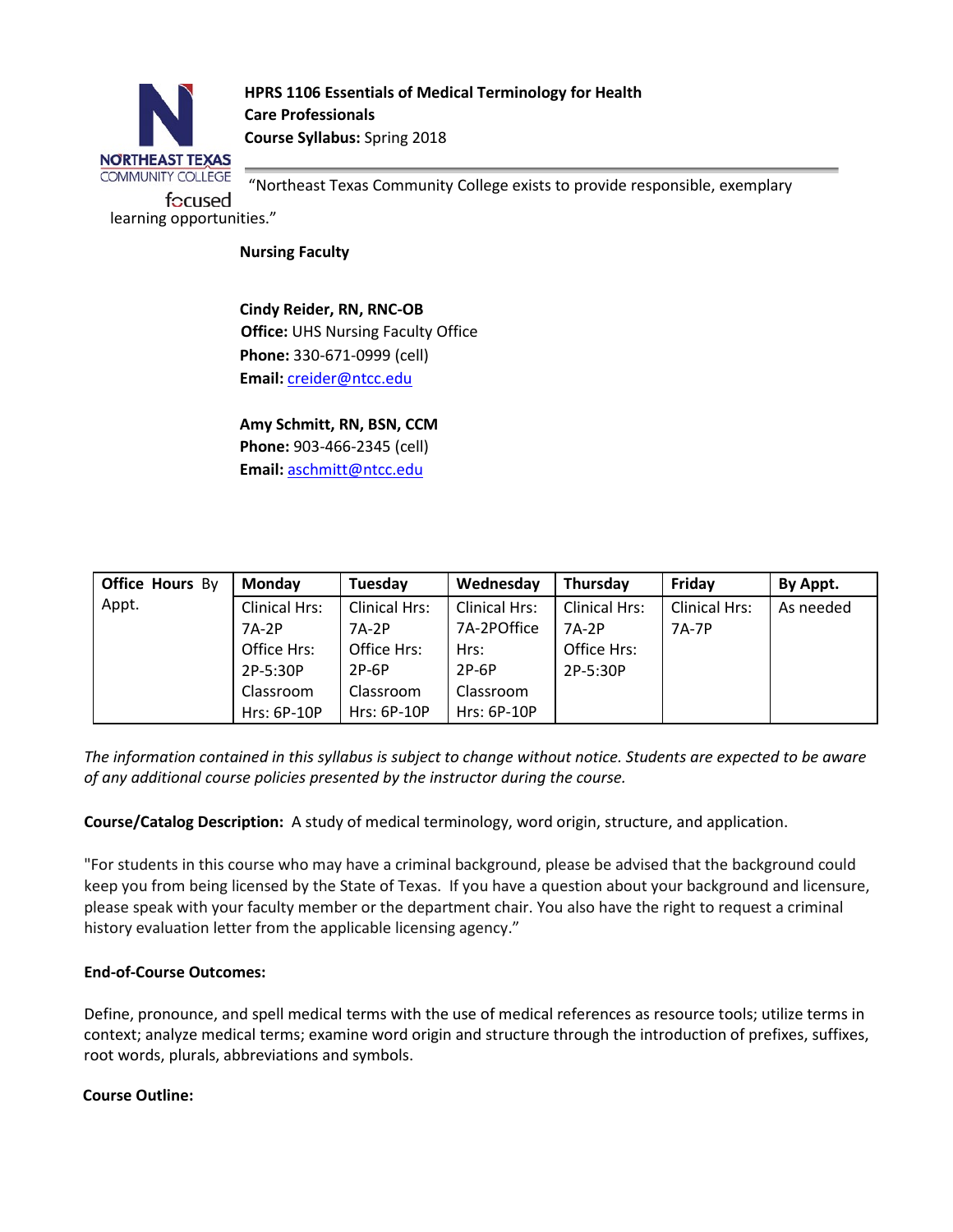Orientation to Syllabus, Blackboard, and Course Policies.

# **Course Textbooks Required:**

Wingerd, B. (2013). *Medical Terminology Complete!* (Third Ed). Upper Saddle River, N.J., Pearson.

- Carter, P. J. (2012). *Lippincott Textbook for Nursing Assistants A Humanistic Approach to Caregiving* (Third edition ed.). Philadelphia: Wolters Kluwer Lippincott Williams & Wilkins.
- Carter, P. J. (2012). *Workbook Lippincott Textbook for Nursing Assistants A Humanistic Approach to Caregiving* (Third Edition ed.). Philadelphia: Wolters Kluwer Lippincott Williams & Wilkins.

#### **Exemplary Educational Objectives:**

N/A

# **SCANS Skills:**

 Basic Skills: reading, writing, arithmetic and mathematical operations, listening, speaking.

 Thinking Skills: decision making, problem solving, visualize, knowing how to learn, reasoning.

 Personal qualities: responsibility, self-esteem, sociability, self-management, integrity and honesty. Resources: time, money, materials and facilities, human resources.

Information: acquires, evaluates, organizes, maintains, interprets, and uses computers.

Interpersonal: participates in teams, teaches others, serves clients, and works with diversity.

Systems: understands systems, monitors and corrects performance.

Technology: works with a variety of technologies.

#### **Lectures & Discussions:**

 Didactic: lecture, Power Point presentations, discussion, case studies, videos/DVDs, worksheets, small group activities, presentations, written assignments, computer-based assignments, tutorials, and assessments.

 Laboratory: clinical conferences, verbal and written feedback, pre and post conference , demonstration and return, observations, evaluation conferences 1:1 feedback, role play, small group activities, scenarios, and assessments.

This course uses NTCC Student and Faculty email as the official form of communication. Blackboard Learning System on the NTCC website may also be used in this course.

# **Evaluation/Grading Policy:**

- $A = 90 100$
- B 80 89
- $C = 75 79$
- 
- D 70 -- 74<br>F below 7 below 70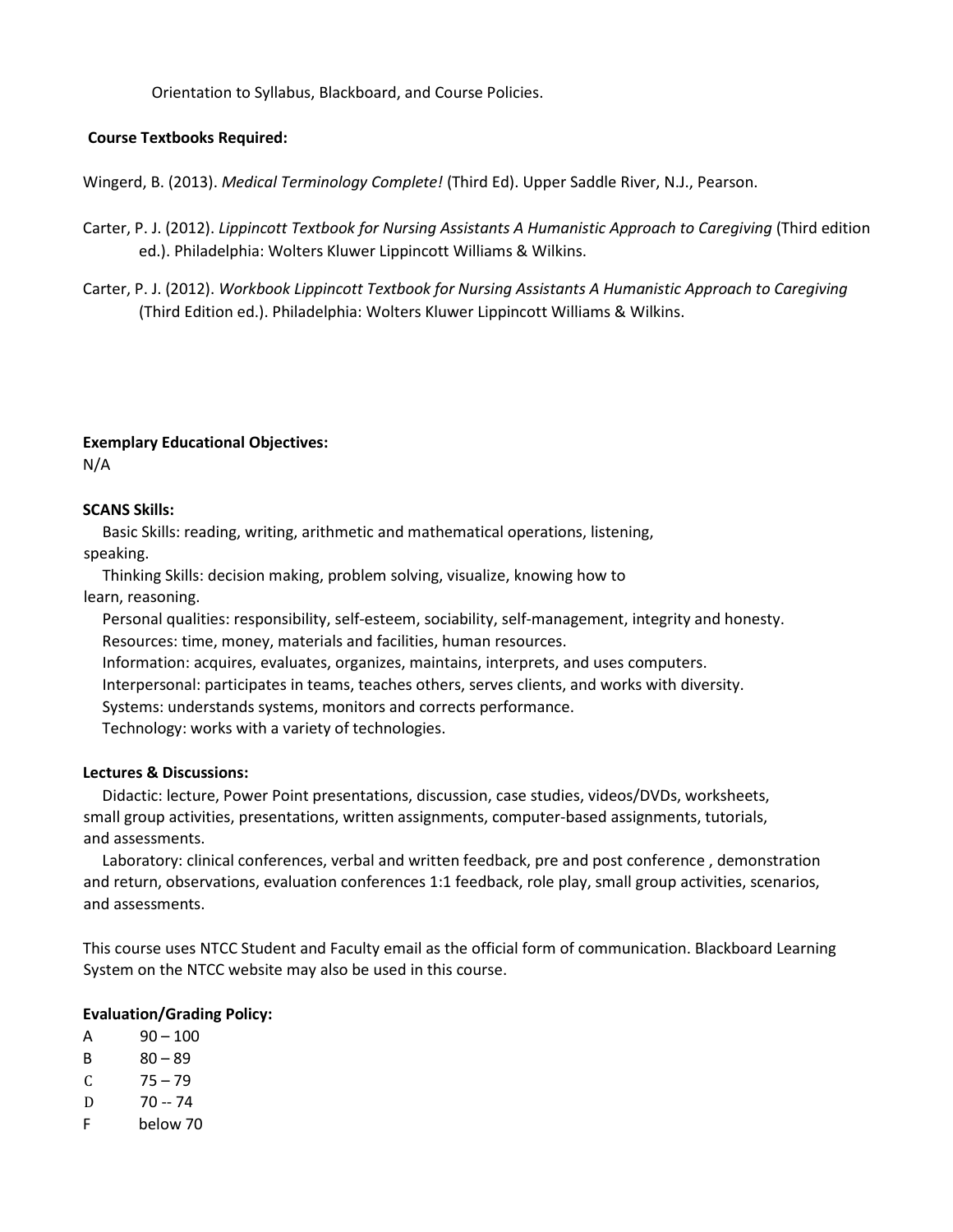\*A grade of C or better constitutes a passing grade in this course.

The average of the exam grades, before weighted calculation is performed, must be 75% or above to pass the course. Grades will not be rounded when calculating the average (74.5 – 74.9 is not rounded to 75).

Students with an exam average of 75 or higher will have course grades calculated based on the weighted calculation of the exams and other required course work. A minimum grade of 75% and a letter grade of "C" or higher is required to receive credit for the course.

Additionally, all class examinations are considered to be a major part of the course work upon which a major portion of your final grade will be based. If the total average of the module exams is below 75 percent the student will not qualify to sit for the final examination and will fail this course. 74.5-74.9 will not round up to 75 percent.

# **Tests/Exams:**

.

| The grade earned in this course will be based on the following criteria: |            |  |  |  |  |
|--------------------------------------------------------------------------|------------|--|--|--|--|
|                                                                          | 75%        |  |  |  |  |
|                                                                          |            |  |  |  |  |
|                                                                          | 5%         |  |  |  |  |
|                                                                          | Total 100% |  |  |  |  |

**Assignments:**

As instructor assigns.

# **Other Course Requirements:**

As instructor assigns.

# **Student Responsibilities/Expectations:**

See rules and handbook.

# **NTCC Academic Honesty Statement:**

"Students are expected to complete course work in an honest manner, using their intellects and resources designated as allowable by the course instructor. Students are responsible for addressing questions about allowable resources with the course instructor. NTCC upholds the highest standards of academic integrity. This course will follow the NTCC Academic Honesty policy stated in the Student Handbook."

#### **Academic Ethics**

The college expects all students to engage in academic pursuits in a manner that is beyond reproach. Students are expected to maintain complete honesty and integrity in their academic pursuit. Academic dishonesty such as cheating, plagiarism, and collusion is unacceptable and may result in disciplinary action. Refer to the student handbook for more information on this subject.